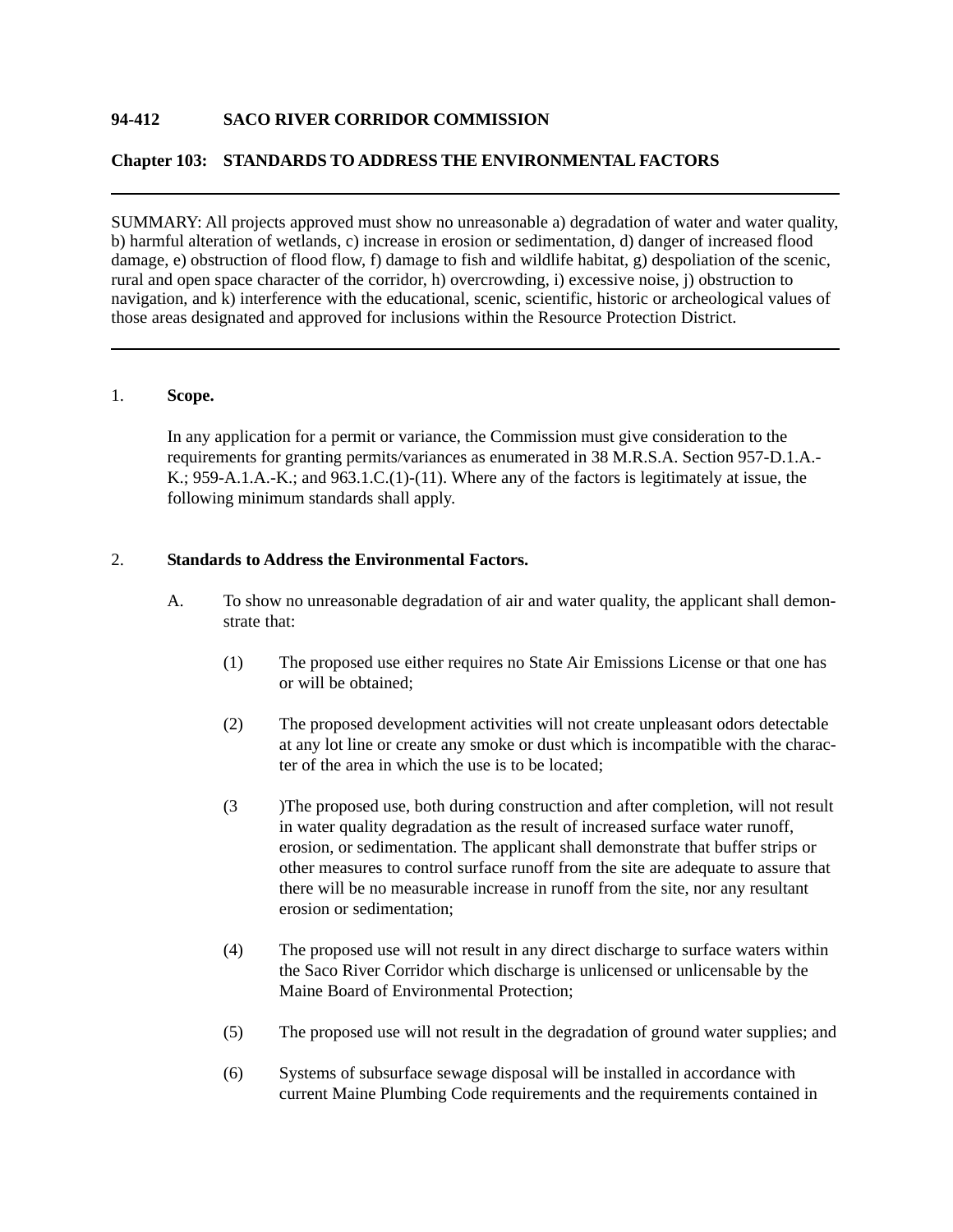38 M.R.S.A. Section 962.1.A.

- B. To show no unreasonable harmful alteration of wetlands, the applicant shall demonstrate that no wetland areas, as defined in the Saco River Corridor Act and these criteria, will be affected by the proposed activity, or, if wetland areas are to be affected, that the proposed activity is necessary to the undertaking and cannot be reasonably avoided, and:
	- (1) That any proposed wetland alteration will not result in significant loss of fish and wildlife habitat;
	- (2) That any proposed wetland alteration will not result in significant loss of ground water recharge capabilities or result in degradation of the quality of ground water;
	- (3) That the proposed wetland alteration will not result in any significant loss of flood storage capability or a measurable increase in flood flow; and
	- (4) That the proposed wetland alteration will not substantially change the character of the wetland as a whole, or its relationship to the surrounding environment. Cumulative impacts and the impact of incremental wetland changes both within and beyond the applicant's control could be addressed.

Note: For the purposes of these standards, the terms "wetlands" or "wetland areas" shall include, but shall not be limited to any areas below the normal or mean high water line of the Saco, Ossipee, and Little Ossipee Rivers.

- C. To show no unreasonable increase in erosion or sedimentation, the applicant shall demonstrate that:
	- (1) The soils are not highly erodable, or, if erodable, a plan for control of erosion and sedimentation prepared by a qualified professional has been developed and will be used;
	- (2) A plan for control of erosion and sedimentation prepared by a qualified professional will be used if development activities are proposed for areas within 250 feet of the normal high water line where the land slope is greater than 15% or in areas more than 250 feet from the normal high water line where the land slope is greater than 20%; and
	- (3) The proposed use will not result in conditions which could increase the potential for erosion of soils on adjacent properties.
- D. To show no unreasonable danger of increased flood damage, the applicant shall demonstrate that the proposed use or activity is not within and will not affect areas within the 100-year floodplain, or, if within the floodplain, that:
	- (1) Any building or structure or expansion thereof will: (a) be designed and anchored to prevent flotation, collapse, or lateral movement of the building or structure; (b) use construction materials and utility equipment that are resistant to flood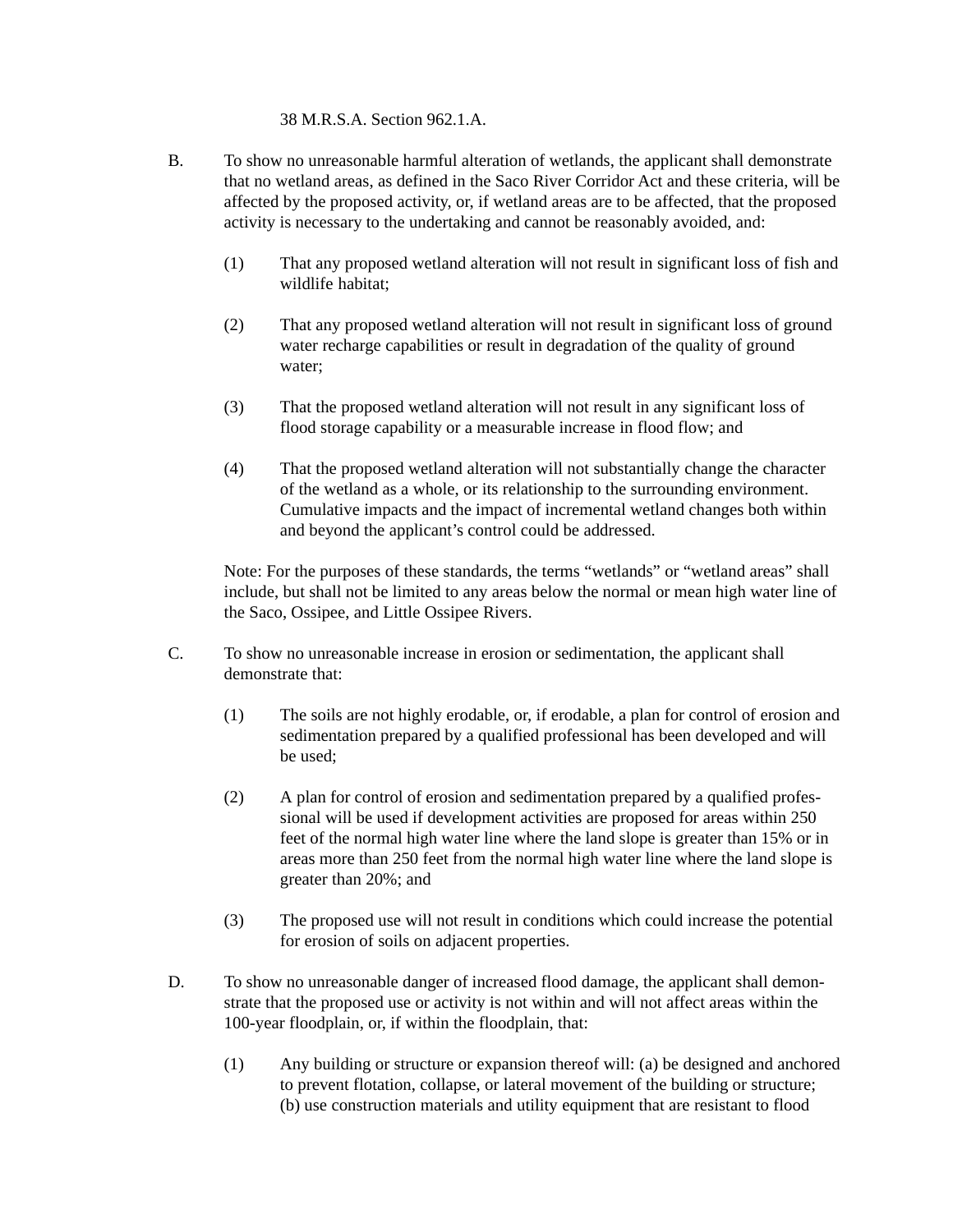damage; and (c) use construction methods and practices that will minimize flood damage.

Note: New residential buildings are not permitted under the Saco River Corridor Act in the 100-year floodplain, except under special circumstances by variance. The Commission may require detailed construction and floodproofing plans prior to issuance of any variance.

- (2) Any residential building entitled to a variance under Section 963 or 963-A, or expansion of a previously existing residential structure, shall be constructed so that the lowest floor, including any basement, is elevated to or above the elevation of the 100-year flood and shall be certified by a registered professional engineer or architect that the above floodproofing standards are satisfied. Such certification shall include a record of the elevation above mean sea level of the lowest floor, including basement. All other residential buildings are prohibited.
- (3) Nonresidential buildings and expansions of previously existing nonresidential buildings, will be constructed so that the lowest floor, including basement, is: (a) elevated to or above the 100-year flood elevation, or (b) will be floodproofed so that the structure below the elevation of the 100-year frequency flood is watertight with walls substantially impermeable to passage of water.

In either case, the structure shall have structural components capable of resisting hydrostatic and hydrodynamic loads and the effects of buoyancy and shall be certified by a registered professional engineer or architect that the above floodproofing standards are satisfied. Such certification shall include a record of the elevation above mean sea level of the lowest flood, including basement.

- (4) No subsurface sewage disposal within the 100-year floodplain will occur as a result of the proposed use. Any buildings proposed shall, if sewage disposal is involved, employ an alternate method which does not involve disposal of sewage through the soils within the 100-year floodplain.
- (5) Any proposed electrical, gas, and other utilities shall be located and constructed to minimize flood damage.
- (6) Any floodplain encroachment (including buildings, filling and all other development requiring a permit from the Commission) will not result in any measurable or significant increase in flood levels during the occurrence of a 100-year frequency flood. The Commission may require certification from a registered professional engineer to assure compliance with this standard.
- E. To show no unreasonable obstruction of flood flow, the applicant shall demonstrate that:
	- (1) The proposed use or development activity will be constructed in such a manner that no reduction occurs in the flood carrying capacity of any water course; and
	- (2) The proposed use will meet all applicable standards, as outlined in D. 1-6 above, to assure that no unreasonable danger of increased flood damage occurs.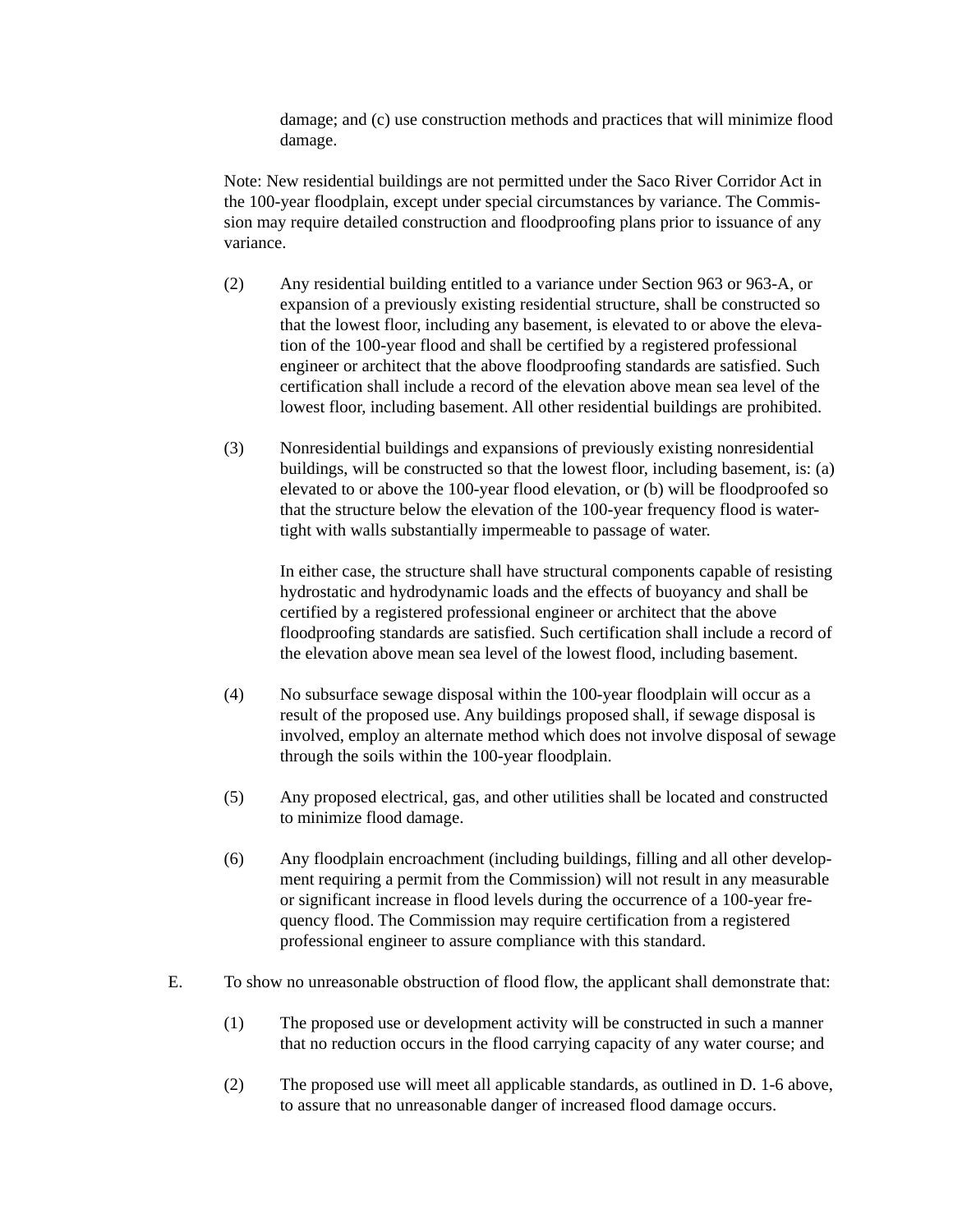- F. To show no unreasonable damage to fish and wildlife habitat, the applicant shall demonstrate that:
	- (1) Proposed site alterations and activities will not result in unreasonable and unnecessary destruction or disturbance of wildlife habitat, including but not limited to disturbance to: important deer wintering areas, wildlife travel corridors, the habitat of any threatened or engendered species, or important nesting or feeding sites for bird colonies; and
	- (2) The proposed use will not unreasonably or unnecessarily affect aquatic resources.

Note: In the Resource Protection District or in fragile areas in or abutting freshwater or coastal wetlands, the Commission may require a professionally prepared inventory and analysis of fish and wildlife habitat and potential impacts.

- G. To show no unreasonable despoliation of the scenic, rural and open space character of the corridor, the applicant shall demonstrate that:
	- (1) The proposed development activity is planned to maximize retention of open space;
	- (2) The proposed use will be designed in keeping with its natural surroundings or will be located, designed and landscaped to minimize its visual impact to the fullest extent possible;
	- (3) The proposed use will not unreasonably obstruct scenic views from neighboring properties or public roads;
	- (4) Any proposed structures will not be highly visible from the river. Appropriate buffer strips of uncleared vegetation or plantings capable of providing year-round screening will be used where necessary to reduce visual impact from the river;
	- (5) In areas of exceptional scenic value because of distinct and clearly identifiable geological formations, vegetation or other natural features, such as bluffs, cliffs, rapids, falls, rock out-croppings or islands, whether or not such features are presently included in a Resource Protection District, the applicant shall affirmatively demonstrate that the proposed use will provide for the preservation of those natural features which contribute to the scenic value.
- H. To show no unreasonable overcrowding, the applicant shall demonstrate that:
	- (1) The proposed use meets all applicable setback standards, or if it does not meet such standards, that applicant shall demonstrate that (a) any proposed building or building addition will be set back from the river to the maximum extend possible; and (b) the proposed use will not result in location of a building within the Limited Residential District or Resource Protection District which building or building addition, alone or in combination with existing buildings on the lot,